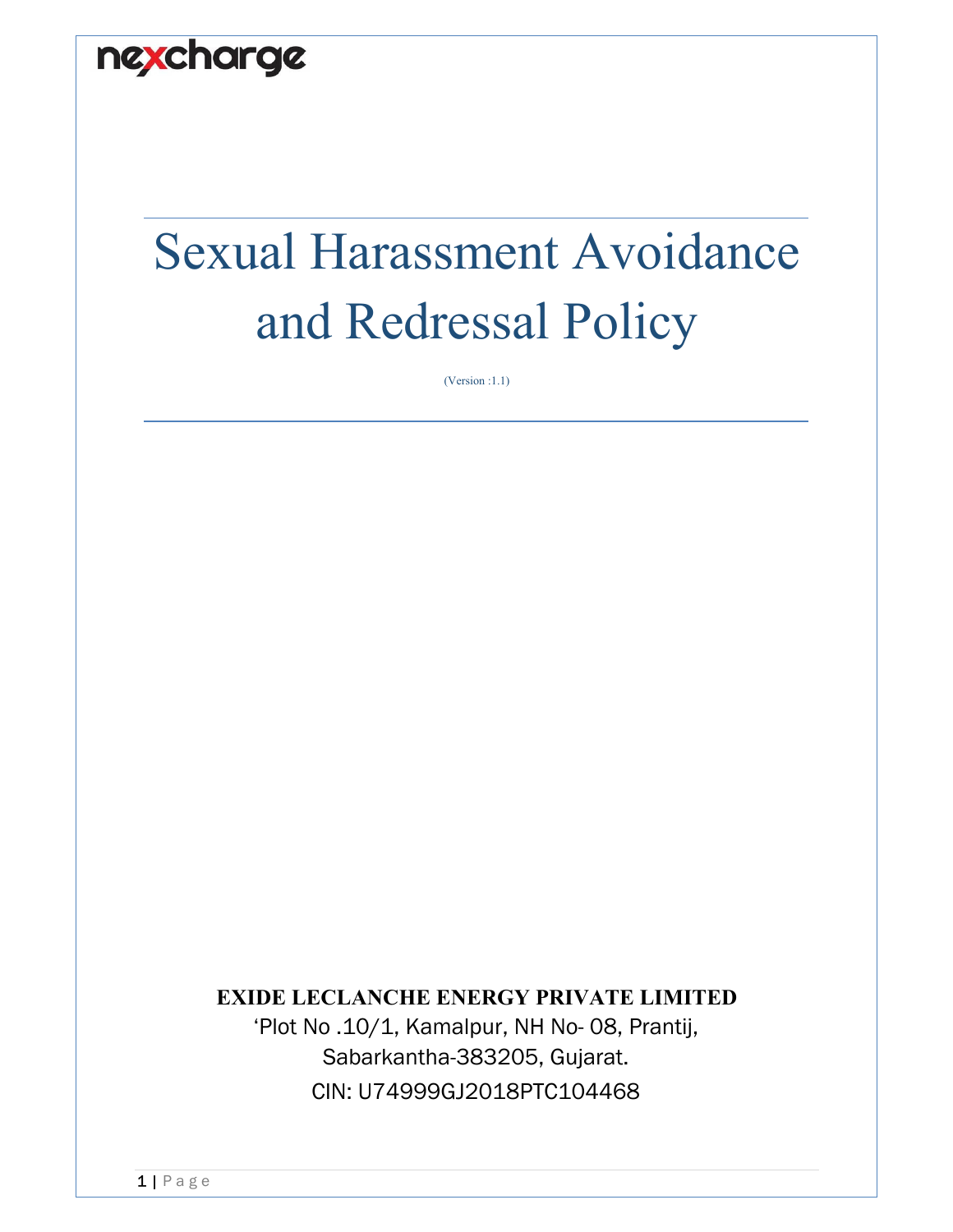Exide Leclanche Energy Private Limited seeks to reinforce its commitment towards providing a place of work that is free of harassment and any form of intimidation or exploitation of employees

In continuation with our endeavor towards improved gender diversity and inclusion along with creating a safe, fair and just workplace, we have reviewed the Sexual Harassment Avoidance Redressal Policy.

In accordance with provisions of the Sexual Harassment of Women at Workplace (Prevention, Prohibition and Redressal) Act 2013, redressal committees have been formed at Apex, Factory and Regional levels, and detailed guidelines on reporting and redressal have been laid down to address the issue of sexual harassment of women at workplace.

All employees are requested to refer to the guidelines mentioned herein, to act responsibly and adhere to the protocol outlined in the policy, to ensure an environment free from any harassment.

**Stefan Louis Chief Executive Officer**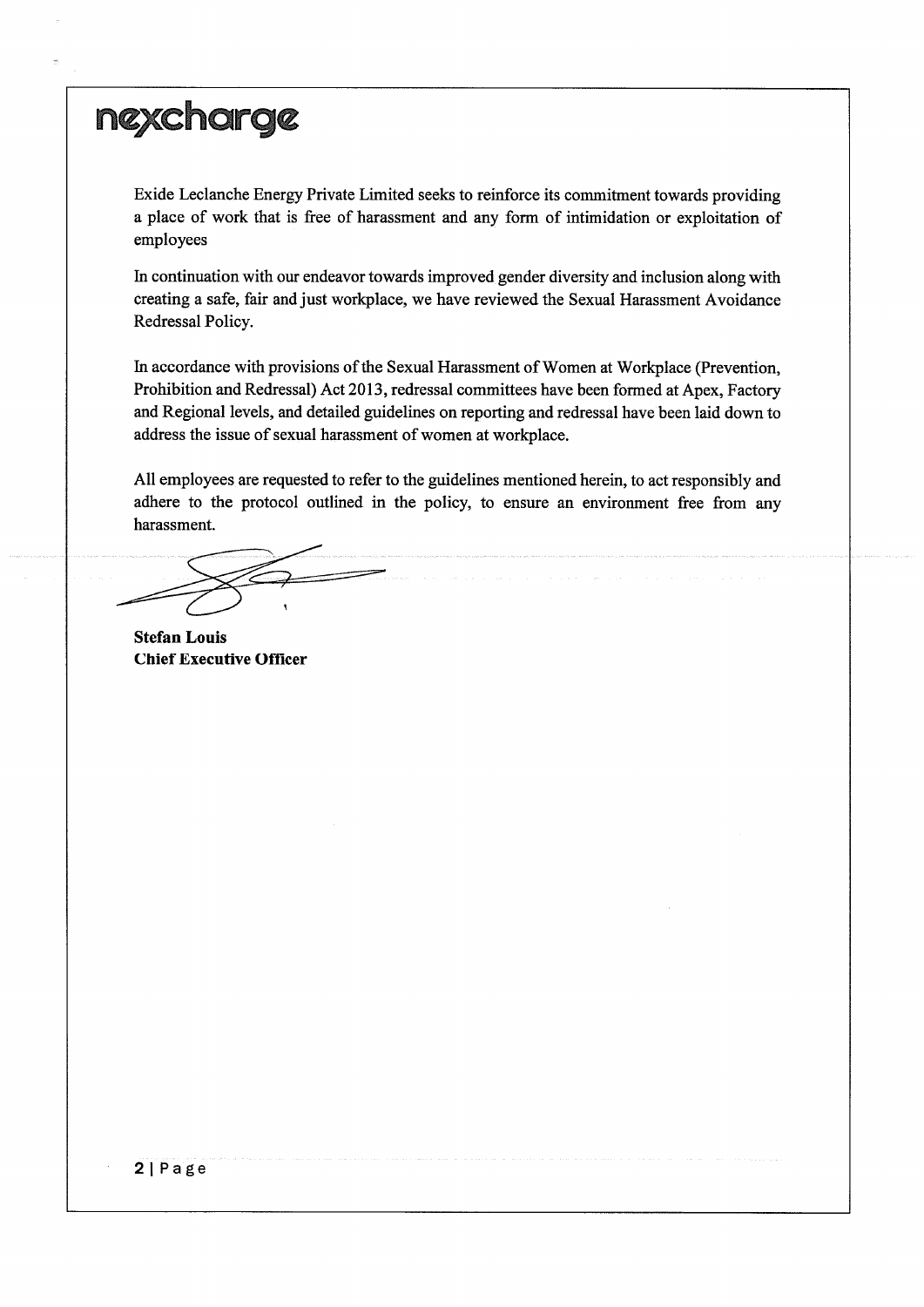### **Anti-Sexual Harassment Policy**

#### **I. Preface**

Exide Leclanche Energy Private Limited (ELEPL) follows the philosophy of respecting the dignity of all individuals as enshrined under the constitution of India. More so, we strive to foster a work environment that is conducive to the professional growth of our women employees and encourages equality of opportunity. Sexual harassment of woman at work seriously undermines her right to live with Such conduct is wholly incompatible with the policy of the company to provide a work environment free of harassment, discrimination, intimidation and insult in any form.

ELEPL will not tolerate any form of sexual harassment against any woman within its premises and is committed to take all necessary steps to ensure that women are not subjected to any form of harassment.

#### **II. Objective**

The main objective of creating this policy document is to establish an easily accessible complaint redressal mechanism within the legal framework to effectively deal with incidents of sexual harassment of woman and to ensure redressal of such complaints in a fair, confidential and timely manner.

#### **III. Applicability**

This policy is applicable to all complaints of sexual harassment against woman received at any or all office(s) or premises of ELEPL and/or any other place defined as "workplace" under the Sexual Harassment of Women at Workplace (Prevention, Prohibition and Redressal) Act, 2013.

Any other term not defined herein shall have the same meaning as defined in the Sexual Harassment of Women at Workplace (Prevention, Prohibition and Redressal) Act, 2013. and the Rules thereunder, to the extent applicable to the Company.

This policy has been framed in accordance with the provisions of "The Sexual Harassment of Women at Workplace (Prevention, Prohibition and Redressal) Act, 2013" and the rules thereunder. Accordingly, while the policy covers all the key aspects of the act, for any further clarification reference shall always be made to the Act.

#### **The workplace includes**:

- **1.** All offices and/ or other premises where the Company's business is conducted.
- **2.** All company-related activities performed at any other place/ site away from the company's premises.
- **3.** Any social, business or other functions or any place visited by the employee arising out of or during the course of employment including transportation provided by the employer for undertaking such journey.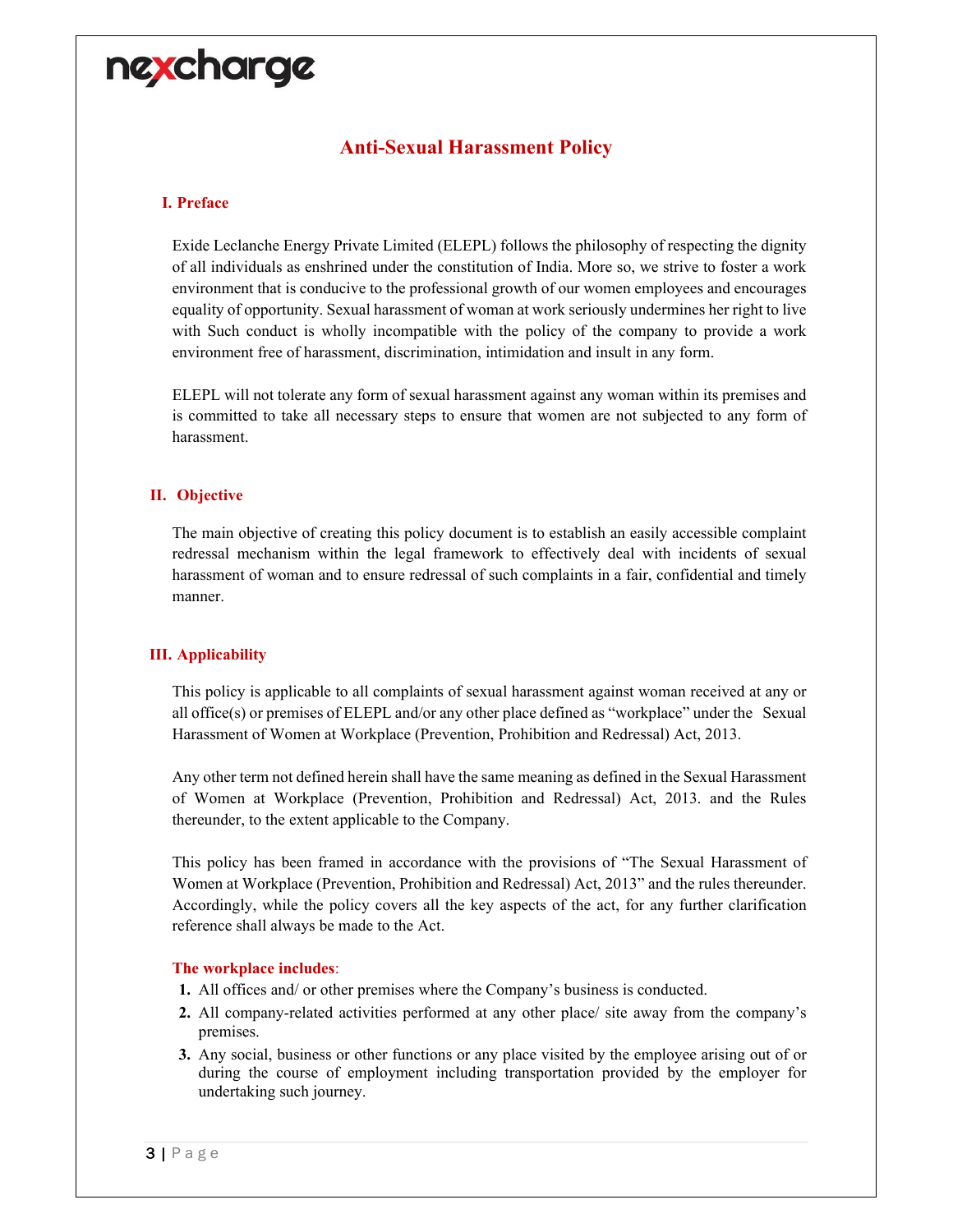#### **IV. Statement of Principles**

- The Policy bestows the responsibility and obligation on the organization as well as on every employee in maintaining a non-hostile and a pleasant working environment. All employees should respect the dignity and personality of other employees.
- The policy recognizes the right of complaint of every woman who has suffered sexual harassment at any office or premises of ELEPL and /or any other place defined as a "workplace" under The Sexual Harassment of Women at Workplace (Prevention, Prohibition and Redressal) Act, 2013 It is in the self-interest of the complainant to make the complaint promptly available under the compliant redressal mechanism.
- The policy seeks to encourage employees to express freely, responsibly and in an orderly manner opinions and feelings about any problem or complaint of sexual harassment. Retaliation against any employee who report or provide information about sexual harassment or unwelcome or unacceptable behaviour that might constitute sexual harassment is strictly prohibited. Any act of reprisal, including internal interface, coercion and restraint by an employee or one acting on his/her behalf violates this policy and will result in appropriate disciplinary action.
- The Policy envisages appropriate disciplinary action against any employee who indulges himself/herself or encourages the activities of sexual harassment or the acts of victimization or retaliation against complainant or employee involved in the process of redressal of complaints of sexual harassment in whatsoever manner.
- Any employee who engages in any conduct amounting to be harassment, or who encourages such conduct by others, or who indulges in victimisation of or retaliation against the complainant or the complainant's witnesses or the complainant's confidential counselor or any other employee who supported or supports them shall become liable for corrective action including appropriate disciplinary action, which may even include termination from service.
- The policy recognizes the right of privacy of every individual and will strive to protect the privacy of the individuals involved /mentioned in the complaint of sexual harassment and ensure that the complainant and the offender/s are treated fairly. Information about individual complaints and the disposition are considered confidential and will not be shared or communicated or made known to public, press and media.
- The Policy ensures that the career interests of both the parties will not be adversely affected merely on account of the complaint made to the Redressal Committee.
- This Policy can't be used to bring frivolous or malicious complaint against any employee of the organization. If a complaint is made in bad faith, as demonstrated by clear and convincing evidence, disciplinary action may be taken against the person bringing the false or frivolous or malicious complaint.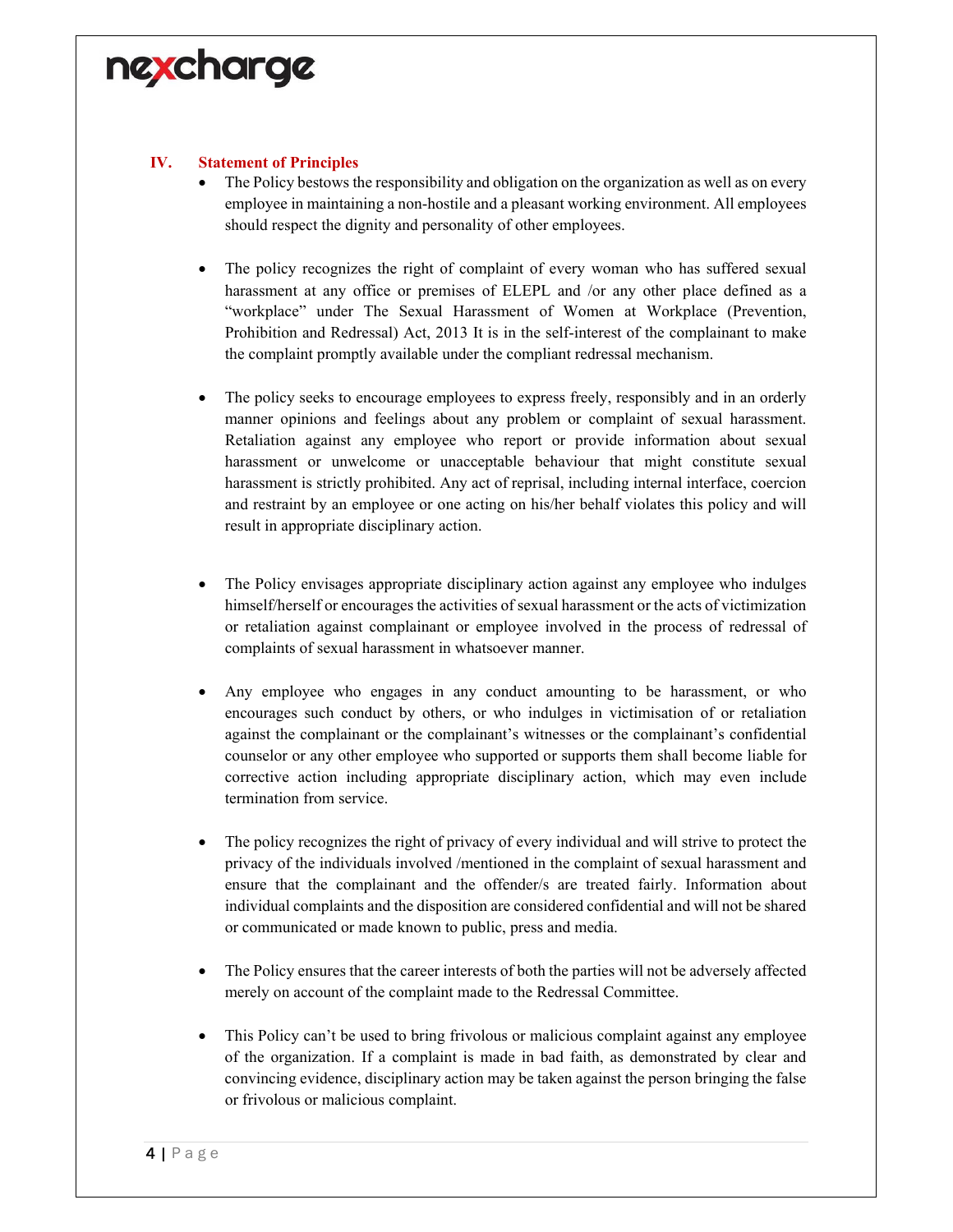#### **V. Sexual Harassment**

At ELEPL, a woman shall not be subjected to sexual harassment which may include any unwelcome sexually determined act or behaviour, physical contact and advances , sexuallycolored remarks, Showing pornography, sexual demands , requests for sexual favours or any other unwelcome conduct of sexual nature whether verbal, textual, physical, graphic or electronic or by any other actions under a promise or preferential treatment in employment or by threat about present or future employment status or a conduct which interferes with work or creates an intimidating or offensive or hostile work environment

#### **VI. Roles & Responsibilities**

#### **1. Responsibilities of Individual**:

It is the responsibility of all to respect the rights of others and to never encourage harassment. It can be by way of:

- a. Refusing to participate in any activity which constitutes harassment
- b. Supporting the person to reject unwelcome behavior
- c. Acting as a witness if the person being harassed decides to lodge a complaint

All are encouraged to advise others of behaviour(s) that is or are unacceptable or unwelcome. Often, some behaviors are not intentional, while this does not make it acceptable, it does give the person behaving inappropriately, the opportunity to modify or stop their offensive behaviour.

#### **2. Responsibilities of Managers:**

All managers at ELEPL must ensure that nobody is subjected to harassment and there is equal treatment meted to everyone. They must also ensure that harassment is not to be tolerated in any form; that complaints will be taken seriously; and that the complainant, respondent/s, or witnesses are not victimized in any way.

The owner of this policy is the Human Resources Department of ELEPL. Any queries on the application or interpretation of this policy must be discussed with the Human Resources Department.

Any complaints received under this policy will be handled by the Internal Committee of the respective location constituted, as per the guidelines provided.

#### **VII. Misconduct**

ELEPL shall treat commission of any act or behaviour amounting to sexual harassment, by an employee as a major disciplinary offence. Victimising or retaliating against an employee for bringing a complaint of sexual harassment in good faith, as well as the witness of the complainant or confidential counselor shall also be treated equally as a major disciplinary offence.

#### **VIII. Complaint Procedure**

ELEPL shall provide easily accessible redressal system to the aggrieved woman and whenever the organization is made aware of such a case, the organization shall take prompt and effective action. Whether or not such conduct constitutes an offence under law or a breach of the service rules, an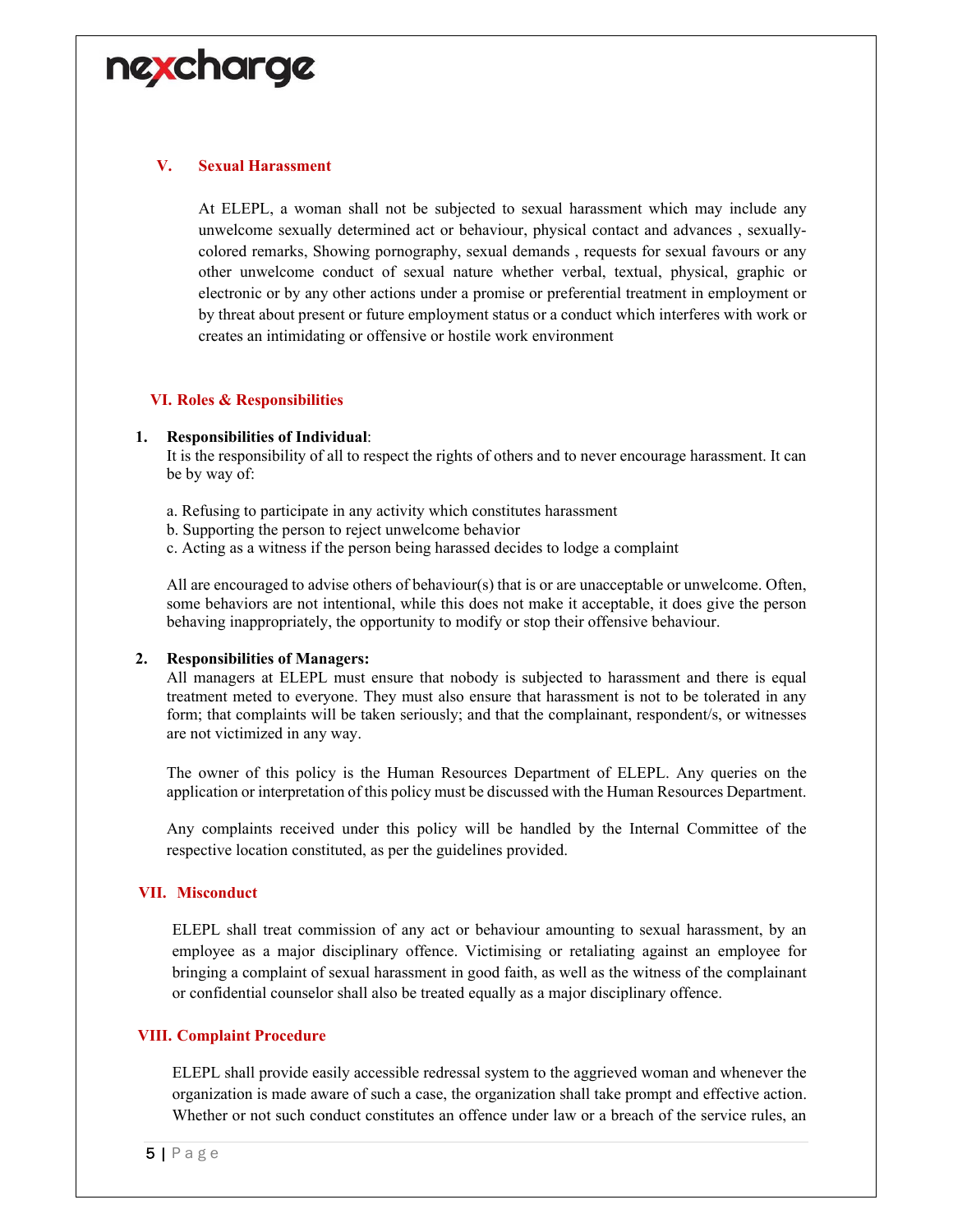

appropriate complaint redressal mechanism in the form of **"Internal Committees"** have been created in the company for time-bound redressal of the complaint made by the aggrieved woman. These committees have been formed in accordance with the provisions of The Sexual Harassment of Women at Workplace (Prevention, Prohibition and Redressal) Act, 2013. The complaint redressal mechanism will prevail at Apex, Regional and Factory level to ensure effective deployment and implementation of the policy provisions across all location within the stipulated time frame. ELEPL has devised both informal as well as formal procedures for redressal of sexual harassment complaints.

Any aggrieved woman may make, in writing, a complaint of sexual harassment to the Internal Committee, so formed for the purpose, within a maximum period of three months from the date of incidence. In case of a series of incidents the complaint may be made within the stipulated three months' time from the date of the last incident.

Current nominated members of the committees in Exide Leclanche Energy Private Limited are as follows:

Ms. Poonam Mishra (designated as "Presiding Officer", ICC)

Mr. Arun Sharma (Designated as Member, ICC)

Ms. Divya Agarwal (Designated as Member, ICC)

Ms. Hema Shah (Chartered Accountant) (Designated as External Member, ICC);

#### **IX. Informal Procedure**

The Internal Committee may, at the request of the complainant, take steps to settle the matter through conciliation between the parties. However, no monetary settlement is permissible based on the conciliation.

Where such a settlement, through mediation, has been arrived the Internal Committee shall record the settlement so arrived and forward the copies of the same to the employer, aggrieved woman and the individual against whom the compliant has been made.

#### **X. Formal procedure**

It is not obligatory for a complainant to invoke the informal procedure. This is purely optional and it is open to a complainant to invoke the formal procedure in the first instance itself, without resorting to the informal procedure.

- $\bullet$  To invoke the formal procedure, the complainant needs to give six (6) copies of complaint along with supporting documents and the names and addresses of the witnesses against the alleged offender to a member/s of the Internal Committee. The complaint must be lodged within three (3) months from the date of incident/ last incident. The Committee can extend the timeline by another three (3) months for reasons recorded in writing, if satisfied that these reasons prevented the lodging of the complaint.
- On receipt of such formal written complaint, the Internal Committee in question shall conduct a preliminary investigation into the complaint in order to determine whether a prima facie case is made out against the alleged offender. For this purpose, the Internal Committee may constitute a sub-committee from amongst its members or nominate any individual member to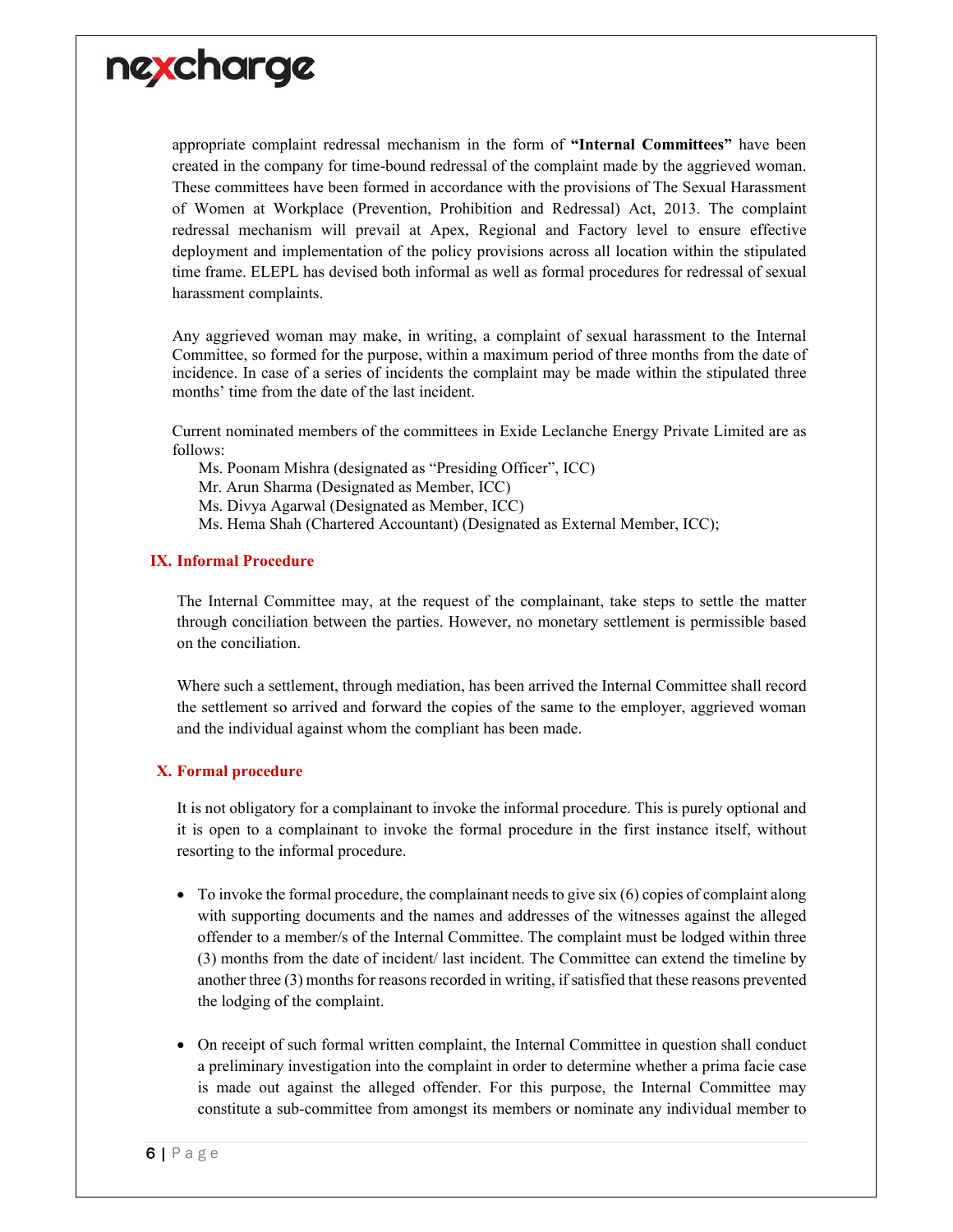

conduct such investigation. The preliminary investigation would ordinarily be concluded within thirty (30) days of the receipt of the formal written complaint by the Internal Committee. However, the presiding officer shall decide based on the compliant received, if the preliminary investigation is to be conducted or not.

- If the aggrieved woman is unable to lodge the complaint on account of her incapacity, the following may do so on her behalf, with her written consent.
	- Legal heir, relative or friend
	- Co-worker
	- Any person having the knowledge of the incident

#### **XI. Enquiry Methodology**

If as a result of the preliminary investigation, a prima facie case is made out against the alleged offender, the Presiding Officer will call a meeting of the Internal Committee members and appoint the enquiry officers to conduct the enquiry into the compliant received .Where the preliminary investigation is not required to be conducted to verify the compliant received so received , the presiding officer of the Internal committee shall appoint the enquiry officers comprising a minimum of three (3) members of the Internal committee including herself to conduct into the compliant so received. The enquiry officers will follow the procedure as detailed:

- **1.** The enquiry officers shall provide the respondent (offender) a copy of the complaint received from the aggrieved woman within a period of seven (7) working days.
- **2.** The aggrieved woman shall file a list of witnesses, with their addresses and supporting documents to the enquiry officers for records and purpose of conducting the inquiry.
- **3.** On receipt of the complaint the respondent shall file his reply to the enquiry officers along with list of documents and names of witnesses with their respective addresses, within a period of ten (10) working days from date of receipt.
- **4.** In conducting the inquiry, a minimum of three (3) members of the Internal Committee including the Presiding Officer or the Chairperson, as the case may be, shall be present.

In the event, where either the victim or the accused is a member of any Internal Committee, they shall not be included in the proceedings of the enquiry and decision making for the incident in question. A replacement shall be made to ensure the constitution of the Committee remains within the purview of the law.

- **5.** For the purpose of conducting the enquiry, as provided in The Sexual Harassment of Women at Workplace (Prevention, Prohibition and Redressal) Act, 2013 Act under reference, the Internal Committee is vested with the same powers as a civil court under the Code of Civil Procedure in respect of:
	- a) Summoning and enforcing the attendance of any person and examining him/her on oath;
	- b) Requiring the discovery of any production of documents
	- c) Any other matter which may be prescribed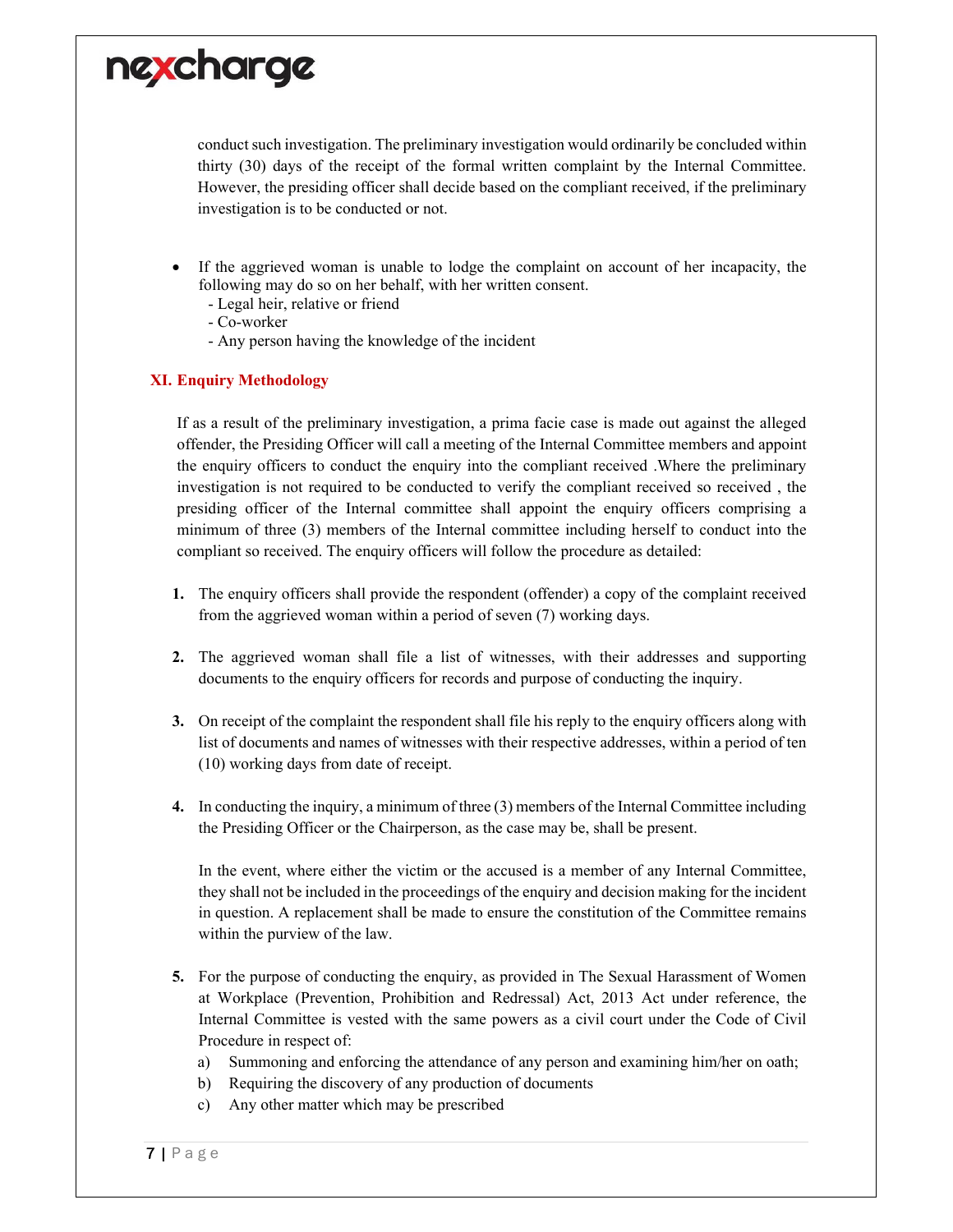- **6.** The Presiding Officer or the Chairperson, as the case may be, being the convener of the inquiry hearings shall notify the parties in writing about the date time and venue of the inquiry. The Internal Committee will then forward the reply to the aggrieved woman and sends a notice to both parties for hearing.
- **7.** The Internal Committee shall conduct the inquiry in accordance with the principles of natural justice.
- **8.** Subject to the point # 6, the Committee reserves the right to either terminate the inquiry proceedings or give an ex-parte decision on the complaint if the parties concerned fail to be present for three consecutive hearings without sufficient cause as determined by the convener of the hearings, provided that such termination or exparte order may not be passed without giving a notice in writing 15 days in advance to the parties concerned.
- **9.** The parties shall have the right to be assisted and/or represented in the inquiry by an employee representative of their choice.
- **10.** The inquiry shall be completed within a period of ninety (90) days.
- **11.** On completion of the inquiry, the enquiry officers shall submit a report to the presiding officer of the Internal committee and the Presiding officer shall provide a report of the findings to the organization within a period of ten (10) days along with its recommendation.
- **12.** In case the complaint is not established, and the Internal Committee comes to a conclusion that the compliant is malicious or the complainant has made the compliant knowing to be false or produced any forged or misleading document, The Internal committee may recommend the management that no action is required against the person against the whom the compliant is made and to take action against the woman or the person who has made such malicious compliant.
- **13.** In case the complaint is upheld or established, the Internal committee shall recommend to the organization to act upon the recommendation within sixty (60) days of its receipt and send the report of such implementation to the Committee.
- **14.** If the complainant or the respondent is not satisfied by the recommendations or nonimplementation of such recommendations, either party can appeal to the tribunal or court within 90 days.

#### **XII. Action during pendency of Inquiry**

During the pendency of the inquiry the aggrieved woman may submit a written request to the internal committee based on which the internal committee may recommend to the organization:

a. Transfer the aggrieved woman or the respondent to any other work place;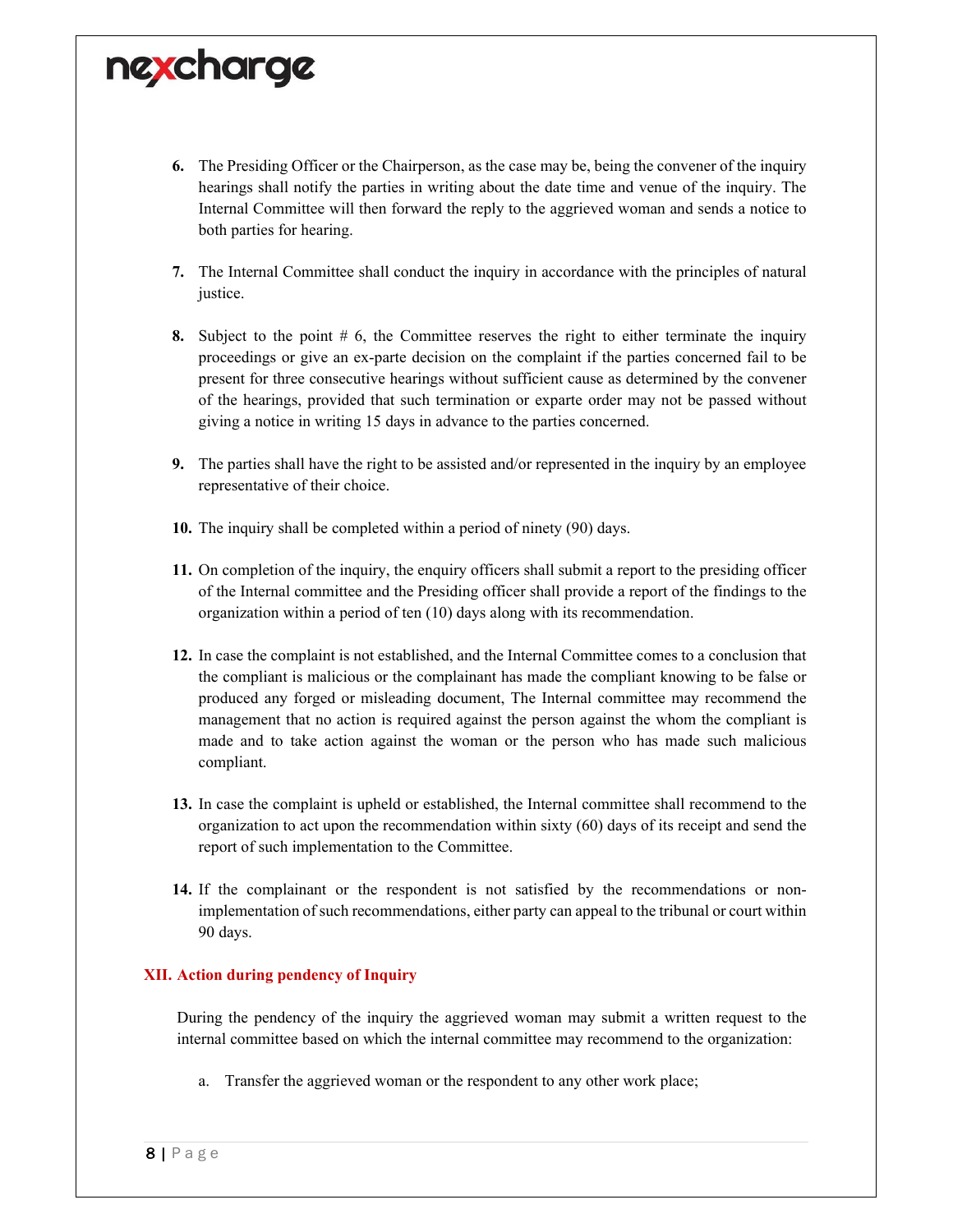

- b. Grant leave to the aggrieved woman upto a period as deemed appropriate provided such leave shall be over and above what she is otherwise entitled to;
- c. Restrain the respondent from reporting on the work performance of the aggrieved woman or and assign the same to another officer.

#### **XIII. Confidentiality**

ELEPL recognises that recounting the experience of sexual harassment is traumatic and can damage the complainant's dignity. Therefore, a complainant should not be required repeatedly to recount the events complained of where this is not necessary.

#### **XIV. Duties of the Internal Committee**

- Receiving complaints and creating awareness for prevention of sexual harassment at the workplace
- Initiating and conducting inquiry as per the established procedure
- Submitting findings and recommendations of inquiries
- Coordinating with the employer in implementing appropriate action
- Maintaining strict confidentiality throughout the process as per established guidelines
- Submitting annual reports in the prescribed format
- Issuing from time to time notifications, guidelines, and the like, for combating sexual harassment at work, as well as carrying out amendments in consonance with legislation and latest judgments on the issue;
- The Internal Committee would keep a track of all cases pertaining to complaints of sexual harassment at various stages and facilitate closure of such cases as per the tenets of law;
- The Internal Committee would also maintain records of all cases pertaining to complaints of sexual harassment at work and record the outcome of investigations or enquiries and the action taken thereon;
- Contributing to the promotion of appropriate work conditions, leisure, health hygiene and ensure that there is no hostile discrimination at workplaces because of the gender of such person;
- Ensuring policy compliance from all parties involved in the process, and;
- Reviewing the policy every year and also processing compliance at such intervals as required by the provisions of The Sexual Harassment of Women at Workplace (Prevention, Prohibition and Redressal) Act, 2013

#### **XV. Disciplinary Action**

If the result of the investigation/inquiry holds the alleged offender guilty of an act constituting sexual harassment, the Management shall take appropriate disciplinary action against the offender. The punishment imposed shall be commensurate with the gravity of the misconduct and other relevant circumstances.

#### **XVI. Criminal Proceedings**